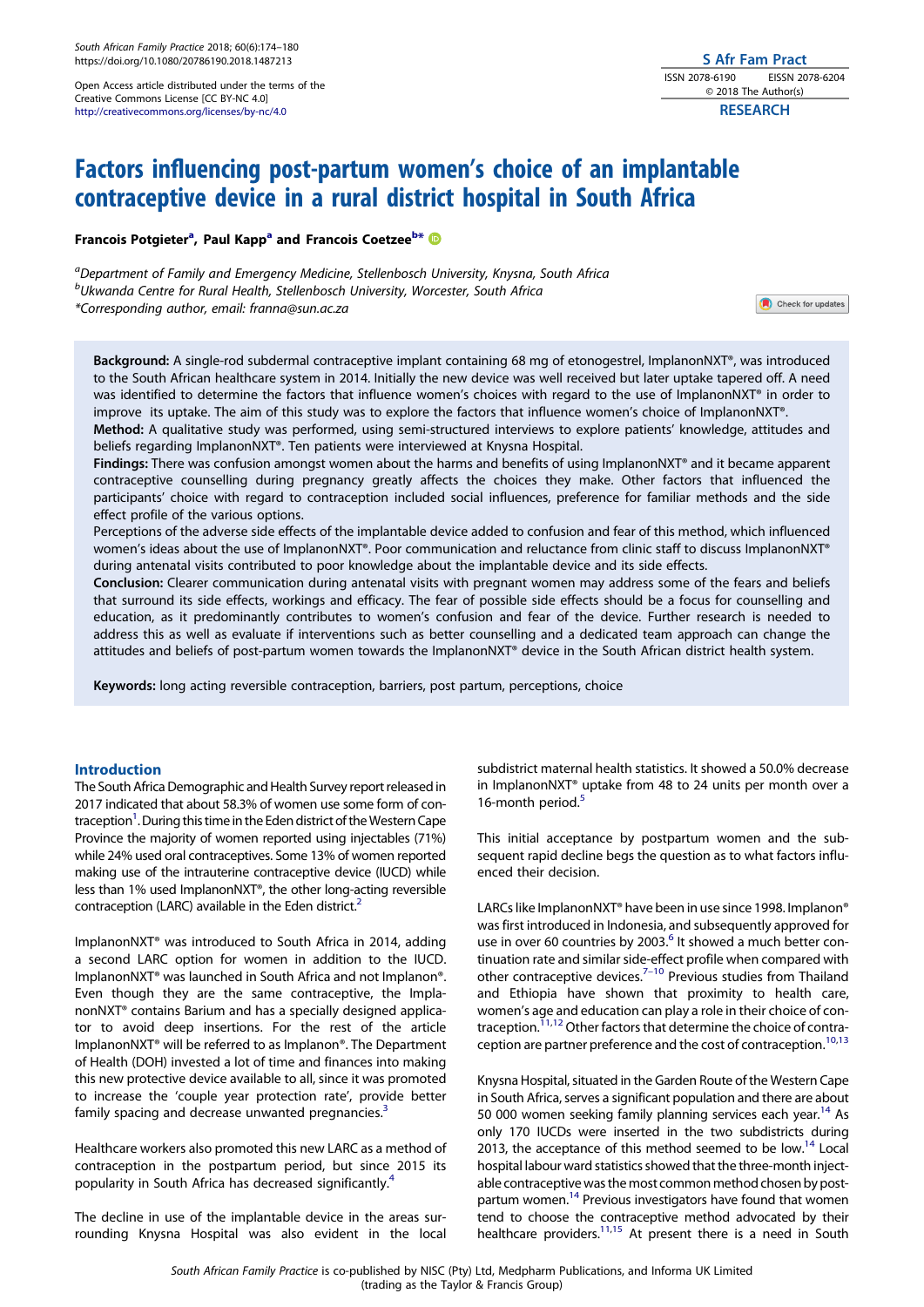<span id="page-1-0"></span>Africa to better understand the extent and reasons for a decline in use of the implantable device.<sup>[16](#page-5-0)</sup> The aim of this study was to explore the factors that influence women's choice of ImplanonNXT® in the South African context.

# Methods

# **Setting**

The town of Knysna has a large divide between rich and poor with the biggest portion of the population dependent on the government health system. In 2011, 24.8% of the Knysna popu-lation were unemployed and 73% lived in formal dwellings.<sup>[17](#page-5-0)</sup> The hospital acts as the drainage area for two subdistricts with a combined population of 120 000 people.<sup>[17](#page-5-0)</sup> These districts are Knysna (60 000) and Bitou (Plettenberg Bay, 60 000). In Knysna and Bitou the majority of the population are Africans or mixed ethnicity people and dependent on the government health system. The mixed ethnicity population are mainly Christian, while the majority of the Africans follow their own cultures.

The study was done at Knysna provincial hospital. The labour ward is the only maternity unit in the subdistricts of Knysna and Bitou. There is an average of five to six live births per day, with a Caesarean section rate of between 20% and 30%. The teenage pregnancy rate for 2016 was  $14.0\%$ .<sup>18</sup>

All women attending antenatal visits at their primary health clinics are counselled during their pregnancy. Contraceptive counselling forms part of these routine visits, which are mainly managed by professional nursing staff. Contraceptive counselling is done again after delivery, and previously documented decisions are checked before contraception is administered. This task is the responsibility of the professional nursing staff of the labour ward and forms part of their many duties post-delivery.

## Sampling

The study population consisted of all postpartum women who delivered at Knysna Provincial hospital labour ward between February 2015 and August 2015. Purposive sampling was used: women in the labour ward were asked if they were willing to participate in the study. Willing women who did not possess any of the exclusion criteria were interviewed. Women were excluded if they were unable or did not consent, did not speak English, Afrikaans or Xhosa, were younger than 18 years of age (due to consent), or had any contraindications to the implantable contraceptive device. Two women declined to participate in the study claiming time and transport restrictions.

# Data collection

Semi-structured individual interviews with 10 participants were conducted by the researcher, making use of a discussion schedule (see [Appendix A](#page-6-0)) that provided guidance, but was not strictly adhered to, to allow for new topics to be developed. Interviews were conducted in English or Afrikaans and translated into English.

The following topics were explored:

- . Patients' knowledge and ideas regarding their current contraceptive method;
- . Patients' knowledge regarding the implantable contraceptive device;
- . Patients' personal and reproductive circumstances that may influence choice;
- Patients' perceptions of the implantable contraceptive device;

. Any factors that may influence the choice of an implantable device.

The discussion schedule was based on knowledge of factors that play a role in the choice of contraception in women in their reproductive years.<sup>[19,20](#page-5-0)</sup> To ensure that the patients were comfortable, the interviews were held in a private room within the hospital to minimise interruptions. All interviews were audiorecorded and transcribed verbatim. A research diary was kept by the researcher with field notes containing extra information during interviews, which was added to the transcripts.

## Data analysis

The transcribed data were analysed using the framework method.<sup>[21](#page-5-0)</sup> The researcher immersed himself in the data, and a thematic index was developed by coding the data and organising the codes into categories using the Atlas-ti (https://atlasti. com/) qualitative analysis software. The transcripts were indexed by systematically applying the codes in the thematic index to all the data. Charting was done to bring together all data that had the same codes. These were then interpreted by the researcher to identify the range and depth of different themes and any relationships between themes. The field notes assisted with developing the themes and further analysis of the data. Validity was tested by respondent validation of the conclusions. Results were confirmed with interviewees by phone after the study data were analysed.

## Trustworthiness

To ensure trustworthiness of the study three constructs were uti-lised.<sup>[22](#page-5-0)</sup> The researcher ensured that sufficient contextual information was provided on the participants and the research setting to enable the reader to judge whether the results are transferable to other settings and could be replicated in other settings. For confirmability, a reflexive paragraph was added by the researcher to explain the view taken by the researcher. An independent transcriber was used, and the accuracy of the transcriptions was checked against the original recordings.

## Reflexive paragraph

The researcher is a Caucasian, Afrikaans-speaking South African male in his thirties working as a Family Medicine registrar in the Knysna and Bitou sub-districts and interested in improving the couple-year contraceptive protection rate.

## Ethical considerations

The study was approved by the Stellenbosch University Health Research Ethics Committee (HREC approval no. S14/07/149) and permission obtained from the Western Cape Department of Health (WC\_2015RP50\_54). The research was conducted in agreement with the Helsinki ethical code of conduct, the South African Council for Good Ethical Practice and the Medical Research Council Ethical Committee for Research.

# **Findings**

Four themes were identified with regard to factors that influence women's choice of LARC in the postpartum period (see [Figure 1\)](#page-2-0).

# **Demographics**

Participants were between the ages of 23 and 35 with six being of the coloured race. Four were unemployed and three from a middle-income group. All participants were in a relationship with only three of them married. The majority were of the Christian religion.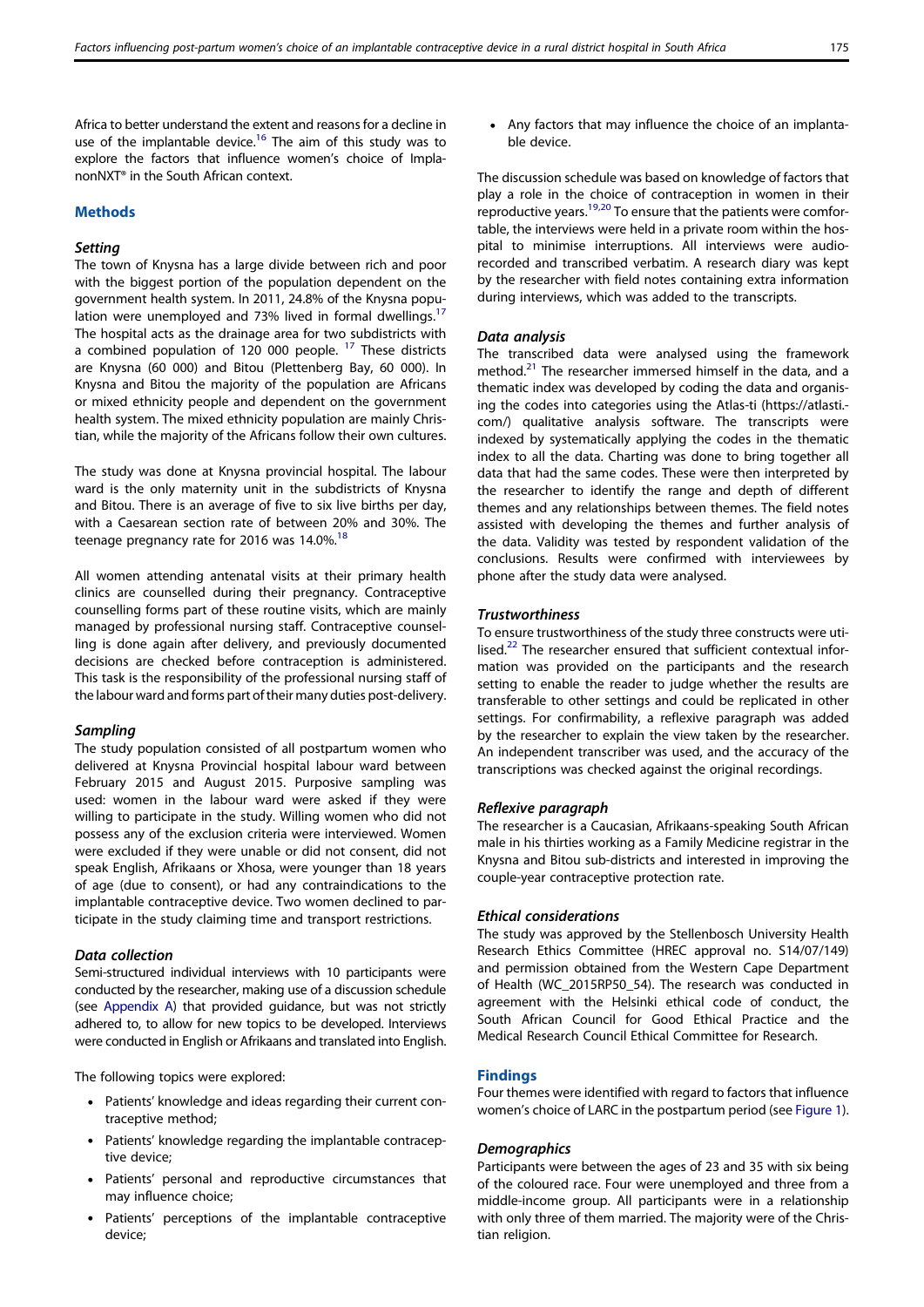<span id="page-2-0"></span>

Figure 1: Factors influencing women to choose or avoid Implanon®.

Quotes were assigned tags to link them with the participants. Each participant was assigned a number and R, E and M represent whether they are in a relationship, engaged or married. For example 'M4,25' indicates participant number 4, and that she is married and 25 years of age (see [Table 1](#page-3-0)).

#### Theme 1: fear and confusion

Many of the participants are of the opinion that social and personal factors influence their choice of contraception. While their partner's opinion, family responsibility and financial factors increased fear surrounding the device, the opinions of the general public, family, friends and the media were also negative towards Implanon®, contributing to the women's fear of this new device and increasing the confusion surrounding contraceptive choice. As a result, many women became sceptical about the LARC. They avoided its use, which decreased the device's acceptance amongst participants.

Some married women suggested that input from husbands could affect their contraceptive choice, while others thought that it is their sole responsibility to ensure that they are protected against pregnancy:

'It is you, you as a woman have a huge responsibility. You can either have intercourse with a condom which is not hundred per cent; you don't have to tell your partner you have the implant, because why I'm saying that is because he is just going to tell you some stage to have it removed.' [R3,26]

For some participants, being employed seemed to have little to no influence on their choice of contraception. Others feared losing their employment because of absences from work and that the implantable contraceptive device meant that they do not have to go to the clinic and miss work at all for three years:

'I think the implant is better … . So you must go to the clinic every time for the pill. And the implant is something inside you, and it lasts long … . You're at work every day if you use it.' [R9,23]

Some women were of the opinion word of mouth contributes to negative perceptions, that once formed are tough to change.

Implanon® is no exception as fearful beliefs concerning the physical side effects spread amongst the female population:

'What I can say is what I have heard, your body build changes, you lose weight or your skin, something is wrong with your skin. Almost like rash or something, hair loss. It is almost like, as the side effects, it is almost like stress.' [R3.26]

Confusion was created as patients found the information from the public contradicted what was discussed at the clinic. Some felt that public opinion outweighs the promotion done by healthcare workers:

'I really do not know. Everything is confusing then I am not sure whether to believe the doctors or the other people, but after talking to other people I decided not to [take the device].' [R8,23]

Some interviewees claimed that they were influenced by what they heard on the radio. This led to doubt about the device and caused participants to fear the efficacy of the device and its side effects:

'I've heard on the radio that some of the other women who put the Implanon® on are wanting to take it off, I don't know the main reason why in the Eastern Cape and they say it also causes, I don't know what's this thing … . I forgot about it now, but they say it.' [R7,19]

## Theme 2: contraceptive counselling during pregnancy

Counselling about contraception choice post-delivery happens during the first antenatal clinic visit. This decision is documented and confirmed postpartum before contraception administration. The healthcare workers' counselling approach, information sharing and product promotion were identified as factors within our healthcare system that have an influence on women's beliefs about and perception of Implanon®.

Women mentioned that the way in which the topic was approached discouraged them from discussing contraceptive options. This approach led to them not taking part in this critical decision-making moment and left them with little information about the device: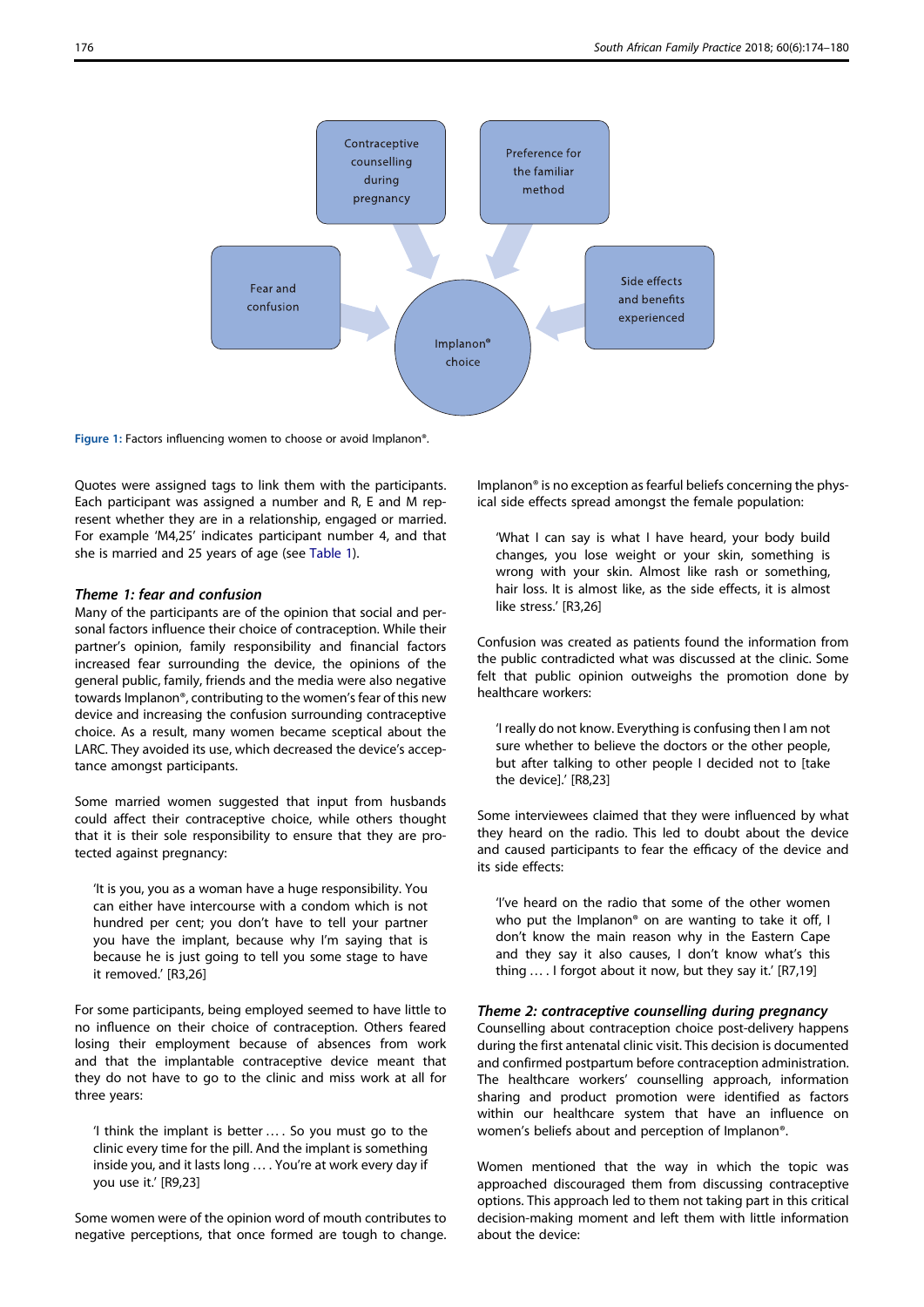| Age | Race | Parity         | <b>Delivery</b> | <b>Education</b> | Income        | Relationship      | Religion  | Residence       |
|-----|------|----------------|-----------------|------------------|---------------|-------------------|-----------|-----------------|
| 35  | W    | 2              | C/S             | <b>Tertiary</b>  | Middle income | Married           | Christian | Knysna          |
| 32  | B    | $\overline{2}$ | C/S             | Matric           | Low income    | Married           | Atheist   | Knysna          |
| 26  | C    | 2              | <b>NVD</b>      | Gr11             | Unemployed    | Relationship      | Christian | Plettenberg Bay |
| 27  | C    |                | C/S             | <b>Diploma</b>   | Low income    | Relationship      | Christian | Plettenberg Bay |
| 33  | C    | $\overline{2}$ | C/S             | <b>Tertiary</b>  | Middle income | Engaged           | Christian | Knysna          |
| 23  | C    | 3              | <b>NVD</b>      | Gr9              | Unemployed    | Married six years | Christian | Sedgefield      |
| 19  | B    |                | C/S             | Matric           | Unemployed    | Relationship      | Christian | Plettenberg Bay |
| 23  | C    |                | C/S             | Gr9              | Unemployed    | Relationship      | Atheist   | Plettenberg Bay |
| 23  | C    |                | <b>NVD</b>      | Matric           | Low income    | Relationship      | Christian | Sedgefield      |
| 28  | W    |                | <b>NVD</b>      | Matric           | Middle income | Relationship      | Christian | Knysna          |

#### <span id="page-3-0"></span>Table 1: Demographics of participants

 $C/S =$  Caesarean section; NVD = normal vaginal delivery.

'I have sat in the clinic a couple of times where nurses, for instance, would lecture everyone who sits there … . I think that the thing for me was when I went to the clinic I got a feeling even though I'm a married woman and I've got a job, and I'm not you know, some you know random person, that you are almost treated as if you have been very irresponsible.' [M1,35]

The timing of counselling seemed to be of concern as some interviewees claimed that they did not need contraception counselling once they were already pregnant and the focus should fall more on non-pregnant women:

'They did, they did say something about the implant, but maybe it's because I was not paying any attention to … . I was already pregnant, yes, so I couldn't find a reason to listen to what they were saying at that time.' [R7,19]

Participants felt that if they had more information about the device, they would be less confused, less fearful and have less doubt. For women to accept an implantable device for three years, more information is needed for them to feel comfortable with this new method of contraception. The lack of information led to little knowledge about the device and left one participant confused and with more questions than answers about its functionality:

'They say it is like a snake thing. I'm asking myself how is it possible to go in the arm, is there a way how the body can, why in the arm when things happen below. That is tricky.' [R4,27]

Many women felt that not enough was being done at clinic level to support the device and advocate its use. They felt that better awareness of the instrument might convince women to accept it as their first-choice contraceptive:

'Yeah, they ask you after birth, which contraception are you going to use? Yeah, but they didn't explain anything about the implant and stuff.' [M2,32]

## Theme 3: preference for the familiar method

According to some respondents, a major factor influencing women not to use the implantable contraceptive device was being familiar with their previous method of contraception. There were participants who were happy with their current contraceptive method and gave various reasons why they were reluctant to change.

Women were not prepared to experiment if their current contraception was working and they were not experiencing any problems:

'I'm happy, I stick with what I'm having; I never had any problems.' [E5,33]

Some women who experienced side effects from their current contraceptive method nevertheless felt that they would rather stick with it than change to a method that was new and unfamiliar:

'I guess it is the devil you know … because you know there is a week in that cycle that I'm going to start getting grumpy because it always happens. So that is, you kind of know exactly what you are dealing with; I mean as if I have the implant, I can't just pull it out if it is, you know, causing distress. And then you've got to learn all over again, you know, how to handle that.' [M1,35]

## Theme 4: side effects and benefits experienced

Women mentioned many product-related factors that affected their acceptance of the contraceptive device. Although the side effects influenced some women not to use the device, for others the advantages and ease of use made it their preferred method of choice.

All women received counselling about the side-effect profile of the implantable contraceptive device. Some women were not prepared to take the risk of experiencing any of the wellknown side effects:

'There are some of them who had removed it when they got headaches and dizziness, and there are also people who bleed nonstop. So that is why I have decided not to use it.' [R8,23]

Many women who chose Implanon® did so for its three-year protective cover compared with the shorter cover provided by competing products. Other benefits mentioned were the simple procedure of acquiring the device and removal thereof:

'It is actually, it is almost like a little "close matter" [referring to sterilisation] that they actually do for you, for three years you are closed, after the third year you can close up again or you can have it removed … it is only a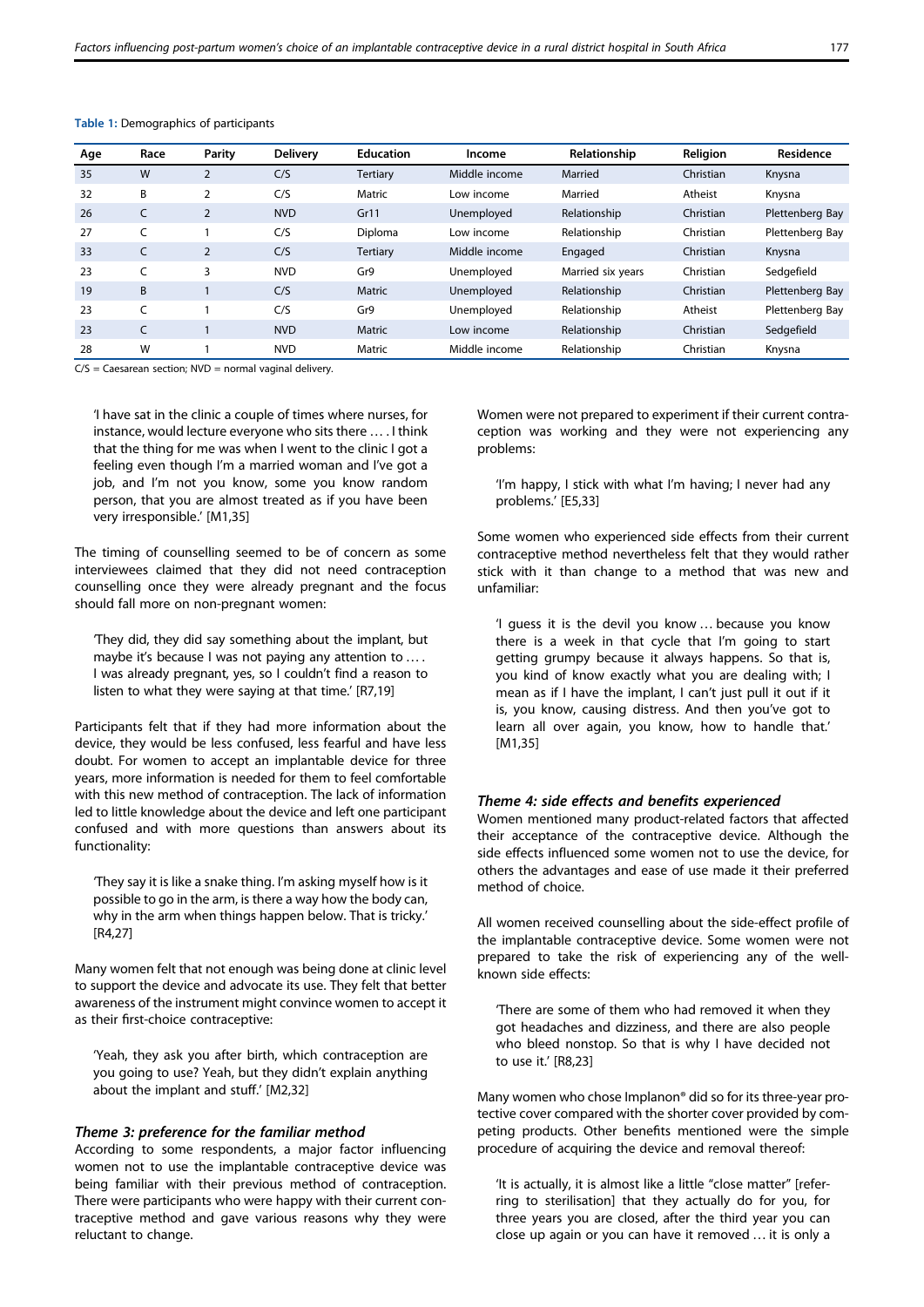<span id="page-4-0"></span>needle they took and, but you don't feel anything, it is almost like an injection.' [R3,26]

When participants compared Implanon® with their previous choices of contraception (many were on an injectable contraception), the implantable device was the preferred method due to the ease of use:

'I don't have a problem with the Depo, but since we have to always have to go three months, three months, at least three years you get peace of mind.' [M2,32]

### **Discussion**

While some women were favourably disposed towards the new LARC method, the themes that we identified left women uncertain or negative about using the new implantable device in the postpartum period and led to a decline in acceptance.

This study suggests that confusion and community perceptions also play a significant role in the modest use of the method. This importance of public perceptions when it comes to making a choice in method for contraception is not to be underestimated and there is the risk of misconceptions becoming embedded in communities.<sup>[23](#page-5-0)</sup> In 2016 Pillay et al. interviewed 152 women who attended clinics in the city of Johannesburg and had had implants inserted. They found that 60% of users had the Implanon® removed within 12 months and 90% of all the users who had it removed indicated that it was due to side effects. $^{23}$  $^{23}$  $^{23}$ 

The data from this study suggests that this an important aspect to consider, since a number of woman who were negatively inclined towards the implantable device were exposed to women who experienced side effects and had the device removed.

This study looked at the reasons why woman avoided using Implanon® or chose to use it, and it became apparent that side effects experienced by users and other community members had a negative influence when patients considered using Implanon®. A number of studies looked at reasons for having the Implanon® removed and found it was mostly due to side effects experienced, of which changes in vaginal bleeding was the commonest when they investigated the reasons for premature removal of the implantable device. $23-26$ 

Women who received better information about the implantable device displayed a positive attitude towards it as a contraceptive choice. Similar to previous studies, it was found that acceptance is much better if health staff advocated the device. $27,28$  $27,28$  All pregnant patients in the Knysna district have access to clinics and attend antenatal visits during their pregnancy. This is where contraception should be discussed and planned, and all questions regarding the new implantable contraceptive device answered. All mothers interviewed have attended antenatal visits and were in contact with the health system to discuss their contraceptive concerns and choice after delivery. Despite this we found that knowledge concerning the available contraceptive methods among the postpartum participants remained inadequate. Previous interventions in Zambia have shown better acceptance of LARC by making use of trained, dedicated providers to counsel and distribute contraception.<sup>[29](#page-5-0)</sup> This reinforces the importance of an adequate proper contraceptive discussion with our patients during antenatal clinic visits to empower women to make informed decisions regarding their choice of family planning. This is also strongly supported by the recent work of Adeagbo et al.<sup>[30](#page-5-0)</sup>

Some mothers with a good understanding of the implantable method believed that it is a convenient choice of contraception. This study found that the side effects experienced by Implanon® users negatively influenced the decisions of possible future users in the community. Similar results were found in an Ethiopian study where women reported having a negative attitude towards long acting contraceptive methods (LACM) due to alle-gations of side effects among the community.<sup>[31](#page-5-0)</sup>

In this study women who were exposed to positive feedback displayed a favourable attitude towards the Implanon® and were willing to accept the device. This finding is encouraging but contradicts findings in the First World where only 20% of women found that peers influenced their contraceptive choice. $32$ 

All interviewees were either married, engaged or in a relationship. Although it was mentioned that marriage might entitle the husband to be more involved in the decision-making process, the contraceptive choice appeared to be mainly the responsibility of the women. Some women were adamant that their partner had little influence in their decision. This is in direct contrast with the study done in Ethiopia where they found a significant reduction in LACM use if the partner did not agree with their choice of contraception and two-thirds of the women obtained permission from their partners before using LARC. $31$  The participants in our study had full autonomy in their choice of contraception and did not have to ask permission before choosing their method of contraception. At most, the women admitted that it might be a discussion or shared decision-making process. The reason for this contrast in results might be due to cultural and religious differences between South African communities and those in rural Ethiopia and the fact that all study participants in the Ethiopian study were married.

Pleaner et al. recently made several recommendations to support South Africa's implantable device programme and many of them are supported by the findings of this study.<sup>[4](#page-5-0)</sup>

The recommendations that are echoed by our findings include:

- . Capacity building of healthcare providers with a focus on the bettering of healthcare workers' counselling skills and making them more patient centred;
- . Increasing demand for the implantable device by dispelling myths, addressing fears and ensuring that the community has accurate information about the device.

It is uncertain how well the side effects of Implanon® are managed at clinic level.

There were several limitations to this study as it was conducted at a single site which greatly limits the transferability of the data. Interviews were performed by a single interviewer who was easily identifiable as a physician working at the institution, which may have brought about some bias in the gathering of data. The interviews were conducted in the labour ward and this may have increased the hierarchical power differential between the interviewer and the interviewees. This may have restricted women from discussing ideas freely. The study performed by Pillay et al. suggests it would have been better to gather data on the perceptions of patients coming to the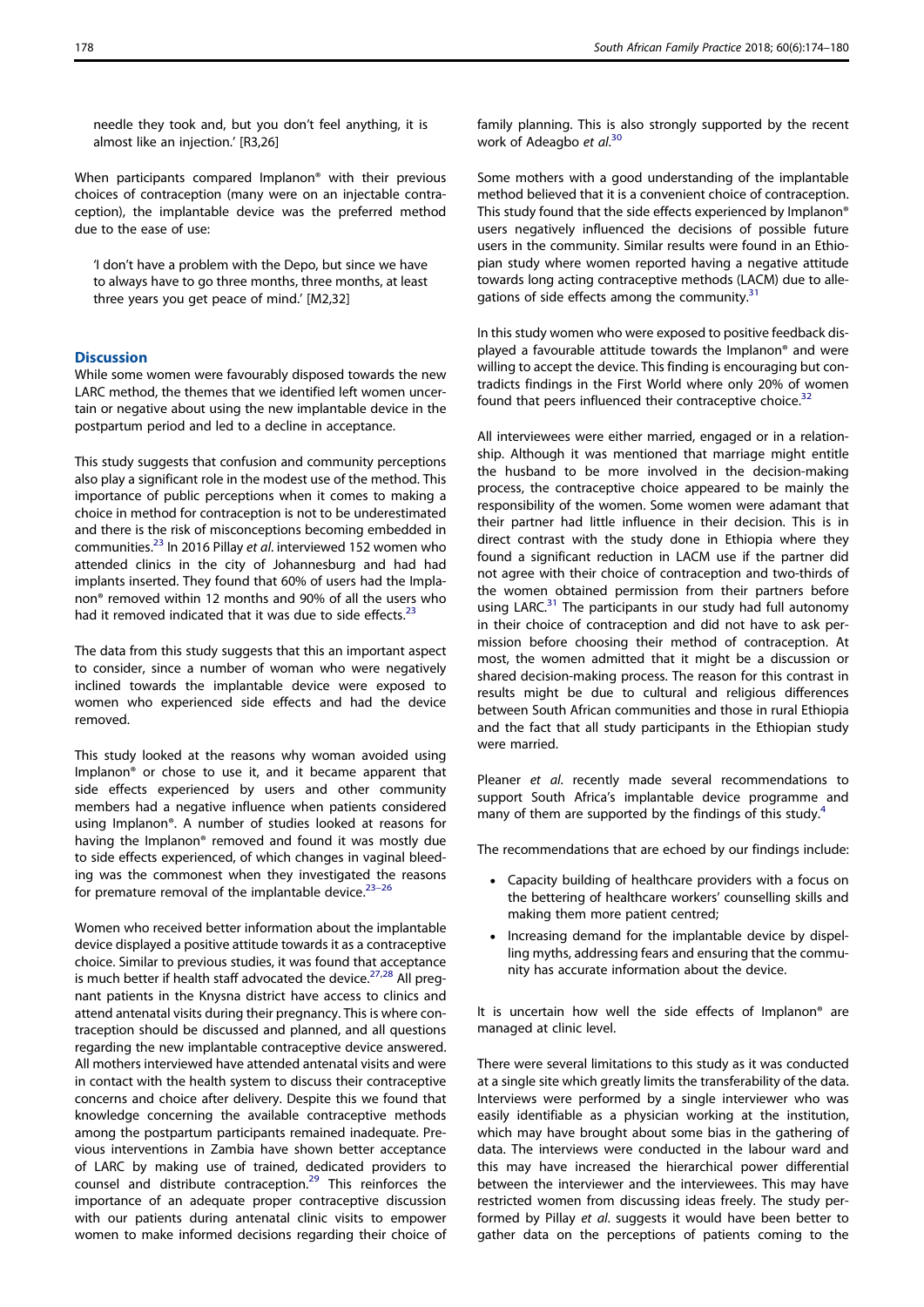<span id="page-5-0"></span>clinics for contraceptive services, since many patients who chose the Implanon® self-presented to primary facilities after hearing about the device from family members and community members.<sup>23</sup>

# Conclusion

Although the public sector has made a significant investment in the launching and implementation of the implantable device in South Africa, this study and others have found that the use of this LARC has met with many challenges and a decline in popularity.<sup>4,23,25</sup> This study identify key areas that influence women's decision-making and attitude towards the Implanon® device and its acceptance as contraceptive method of choice in the postpartum period, and highlights the role of information sharing with our patients with regard to contraceptive choices.

Further research is needed to investigate this and evaluate whether interventions such as better counselling and a dedicated team approach can change the attitudes and beliefs of postpartum women and communities towards the Implanon® device in the South African district health system.

Acknowledgement – A special word of thanks to Professor Marietjie De Villiers and Dr Judy Kluge. The authors acknowledge their valuable inputs and assistance in preparing the manuscript

Competing interests – The authors declare that they have no competing interests.

Funding – None

## ORCID

Francois Coetzee <http://orcid.org/0000-0002-1408-5813>

#### **References**

- 1. South Africa Demographic and Health Survey [2016](#page-0-0): Key indicators. Pretoria, South Africa, and Rockville, Maryland, USA: NDoH, Stats SA, SAMRC, and ICF. 12–18.
- 2. Eden district contraceptive statistics, 2016/2017 Unpublished data.
- Lewis LN, Dorota DA, Hickey M, et al. Implanon as a contraceptive choice for teenage mothers: a comparison of contraceptive choices, acceptability and repeat pregnancy. Contraception. [2010;](#page-0-0)81(5):421–6.
- 4. Pleaner M, Morroni C, Smit J, et al. Lessons learnt from the introduction of the contraceptive implant in South Africa. S Afr Med J. [2017](#page-0-0) [Nov 1](#page-0-0);107(11):933–8.
- 5. Eden district Implanon register for Knysna Provincial Hospital.
- 6. Raymond E, Hatcher I, Robert A, et al. Contraceptive implants. Contracept Technol. [2011](#page-0-0);19:144–56.
- 7. Templeman C, Cook V, Goldsmith J, et al. Postpartum contraceptive use among adolescent mothers. Obstet Gynecol. [2000 May;](#page-0-0)95 (5):770–6.
- 8. Peipert JF, Zhao Q, Allsworth JE, et al. Continuation and satisfaction of reversible contraception. Obstet Gynecol. 2011 May;117(5):1105–13.
- 9. Frost JJ, Darroch JE. Factors associated with contraceptive choice and inconsistent method use, United States, 2004. Int Perspect Sex Reprod Health. 2008 Jun;40(2):94–104.
- 10. O'Neil-Callahan M, Peipert JF, Zhao Q, et al. Twenty-four–month continuation of reversible contraception. Obstet Gynecol. [Nov 2013;](#page-0-0)122 (5):1082–91.
- 11. Entwisle B, Rindfuss RR, Guilkey DK, et al. Community and contraceptive choice in rural Thailand: a case study of Nang Rong. Demography. [1996 Feb](#page-0-0);33(1):1–11.
- 12. Asnake M, Henry EG, Tilahun Y, et al. Addressing unmet need for long acting family planning in Ethiopia: uptake of implanon and characteristics of users. Pathways 2012 Aug.
- 13. de Irala J, Osorio A, Carlos S, et al. Choice of birth control methods among European women and the role of partners and providers. Contraception. [2011;](#page-0-0)84:558–64.
- 14. Family planning statistics of Knysna District Hospital, 2013 Unpublished data.
- 15. Wong RC, Bell RJ, Thunuguntla K, et al. Implanon users are less likely to be satisfied with their contraception after 6 months than IUD users. Contraception. [2009;](#page-0-0)80:452–6.
- 16. Pillay D, Morroni C, Pleaner M, et al. Gaps in monitoring systems for Implanon NXT services in South Africa: an assessment of 12 facilities in two districts. S Afr Med J. [2017 Oct](#page-1-0);107(10):827–31.
- 17. Statistics South Africa[online]. Oct 2011. Available from: [http://beta2.](http://beta2.statssa.gov.za) [statssa.gov.za](http://beta2.statssa.gov.za).
- 18. PIPP data of Knysna District Hospital, 2013 Unpublished data.
- 19. Egarter C, Grimm C, Nouri K, et al. Contraceptive counselling and factors affecting women's contraceptive choices: results of the CHOICE study in Austria. Reprod Biomed Online. [2012 Jun](#page-1-0);24 (7):692–97.
- 20. Hollander D. Bangladeshi women weigh a variety of factors when choosing a contraceptive. Int Fam Plan Perspect. [2003 Mar;](#page-1-0)29(1):50.
- 21. Ritchie J, Spencer L. Qualitative data analysis for applied policy research. In: Bryman A, Burgess RG, editors. Analysing qualitative data. London: Routledge; [1994](#page-1-0). p. 173–94. [http://dx.doi.org/10.](http://dx.doi.org/10.4324/9780203413081_chapter_9) [4324/9780203413081\\_chapter\\_9](http://dx.doi.org/10.4324/9780203413081_chapter_9).
- 22. Shenton A. Strategies for ensuring trustworthiness in qualitative research projects. Educ Inf. [2004 Jan;](#page-1-0)22:63–75.
- 23. Pillay D, Chersich MF, Morroni C, et al. User perspectives on Implanon NXT in South Africa: a survey of 12 public-sector facilities. S Afr Med J. [2017 Oct](#page-4-0);107(10):815–21.
- 24. Bahamondes L, Brache V, Meirik O, et al. A 3-year multicentre randomized controlled trial of etonogestreland levonorgestrel-releasing contraceptive implants, with non-randomized matched copperintrauterinedevice controls. Hum Reprod. 2015;30(11):2527–38.
- 25. Obijuru L, Bumpus S, Auinger P, et al. Etonogestrel implants in adolescents: experience, satisfaction, and continuation. J Adolesc Health. 2016;58:284–9.
- 26. Mutihir JT, Nyango DD. One-year experience with Implanon subdermal implants in Jos, Nigeria. Niger J Clin Prac. 2010;13(1):28–31.
- 27. Tang JH, Dominik R, Re S, et al. Characteristics associated with interest in long-acting reversible contraception in a postpartum population. Contraception. [2013](#page-4-0);88:52–7.
- 28. Polaneczky M, Slap G, Forke C, et al. The use of levonorgestrel implants (Norplant) for contraception in adolescent mothers. N Engl J Med. [1994](#page-4-0);331(18):1201–6.
- 29. Neukom J, Chilambweb J, Mkandawireb J, et al. Dedicated providers of long-acting reversible contraception: new approach in Zambia. Contraception. [2011;](#page-4-0)83:447–52.
- 30. Adeagbo OA, Mullick S, Pillay D, et al. Uptake and early removals of Implanon NXT in South Africa: perceptions and attitudes of healthcare workers. S Afr Med J. [2017 Oct](#page-4-0);107(10):822–6.
- 31. Alemayehu M, Kalayu A, Desta A, et al. Rural women are more likely to use long-acting contraceptive in Tigray region, Northern Ethiopia: a comparative community-based cross-sectional study. BMC Womens Health. [2015;](#page-4-0)15:71.
- 32. Gosavi A, Ma Y, Wong H, et al. Knowledge and factors determining choice of contraception among Singaporean women. SMJ. [2016](#page-4-0) [Nov](#page-4-0);57(11):610–15.

Received: 26-04-2018 Accepted: 6-06-2018